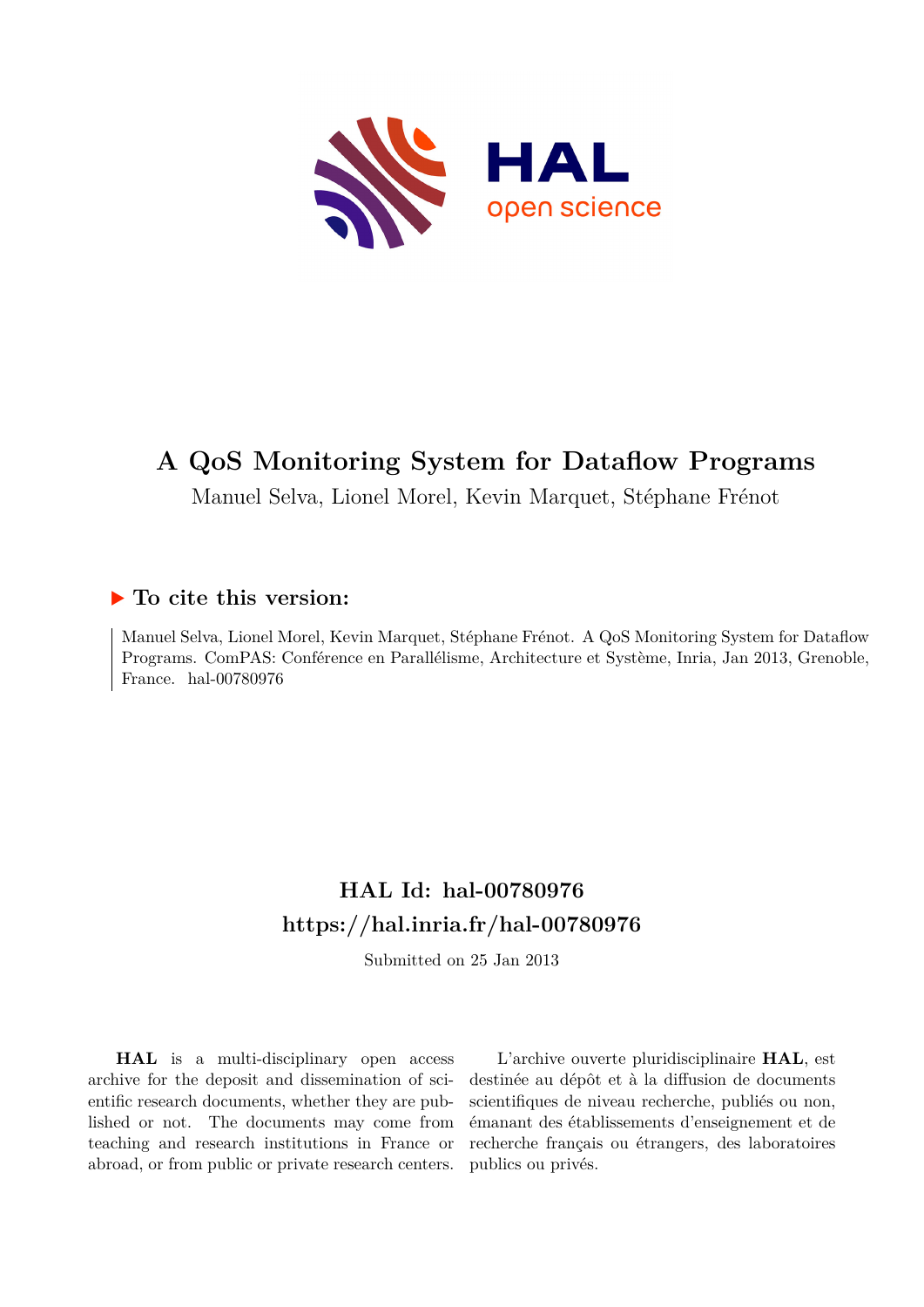# A QoS Monitoring System for Dataflow Programs

Manuel Selva, Lionel Morel, Kevin Marquet, Stéphane Frénot

Bull Échirolles 1, rue de Provence 38432 Échirolles Cedex - France manuel.selva@ext.bull.net

Université de Lyon, INSA-Lyon, CITI-INRIA F-69621, Villeurbanne, France prenom.nom@insa-lyon.fr

#### **Abstract**

With the generalization of multi-core processors, dataflow programming is regaining a strong interest, especially in the context of compute intensive multimedia applications such as video decoding. However, most studies focus on static approaches to the compilation and placement problems. We advocate for dynamic adaptation of dataflow applications. In this paper, we build the first step towards this goal, namely a monitoring mechanism for observing quality-of-service properties of programs at runtime. We propose a language extension for expressing simple QoS properties over dataflow programs together with a run-time mechanism for the observation of events meaningful to the QoS establishment. We show the limited impact of such mechanisms on the application overall performances.

**Keywords:** dataflow, quality of service, dynamic adaptation, multi-core

#### **1. Introduction**

#### **Motivations**

It is now widely accepted [\[4,](#page-10-0) [9\]](#page-11-0) that the future of computing lies in the efficient use of multi-core architectures. These are already predominent in mainstream computing devices. The traditional gap between desktop computers and portable devices such as cell phones is reducing dramatically and multi-core are becoming a de facto standard.

At the same time, the question of which programming model to adopt remains open. The threadlike approach has been prevalent over uni-processor for now, but strong arguments go against its use even in this setting [\[20\]](#page-11-1) and many alternatives emerge in the context of multi-core platforms [\[25,](#page-11-2) [5,](#page-10-1) [30,](#page-11-3) [22\]](#page-11-4). In particular, many classes of programs may benefit from other programming models, both from the expressiveness and the optimization point-of-views. Our work focuses on the stream oriented programming paradigm.

A stream program is a set of computation actors that consume and produce elements from streams of data. Dataflow programming models are well-suited for addressing this setting for two reasons. One is that the dataflow programming style fits these applications well: they are dataflow by nature. Such data centric applications are for example audio and image processing, software radio and compression algorithms. The other reason is that it allows to exploit multi-core processor advantages much more easily than other programming models. Indeed, as it separates communications from computations, it allows the scheduler to execute one independantly of the other; hence, the latency of memory accesses can be hidden. Moreover, streaming languages expose rather than hide data and computation parallelism, making it easier for compilers to cope with this parallelism in order to benefit from multi-core processors.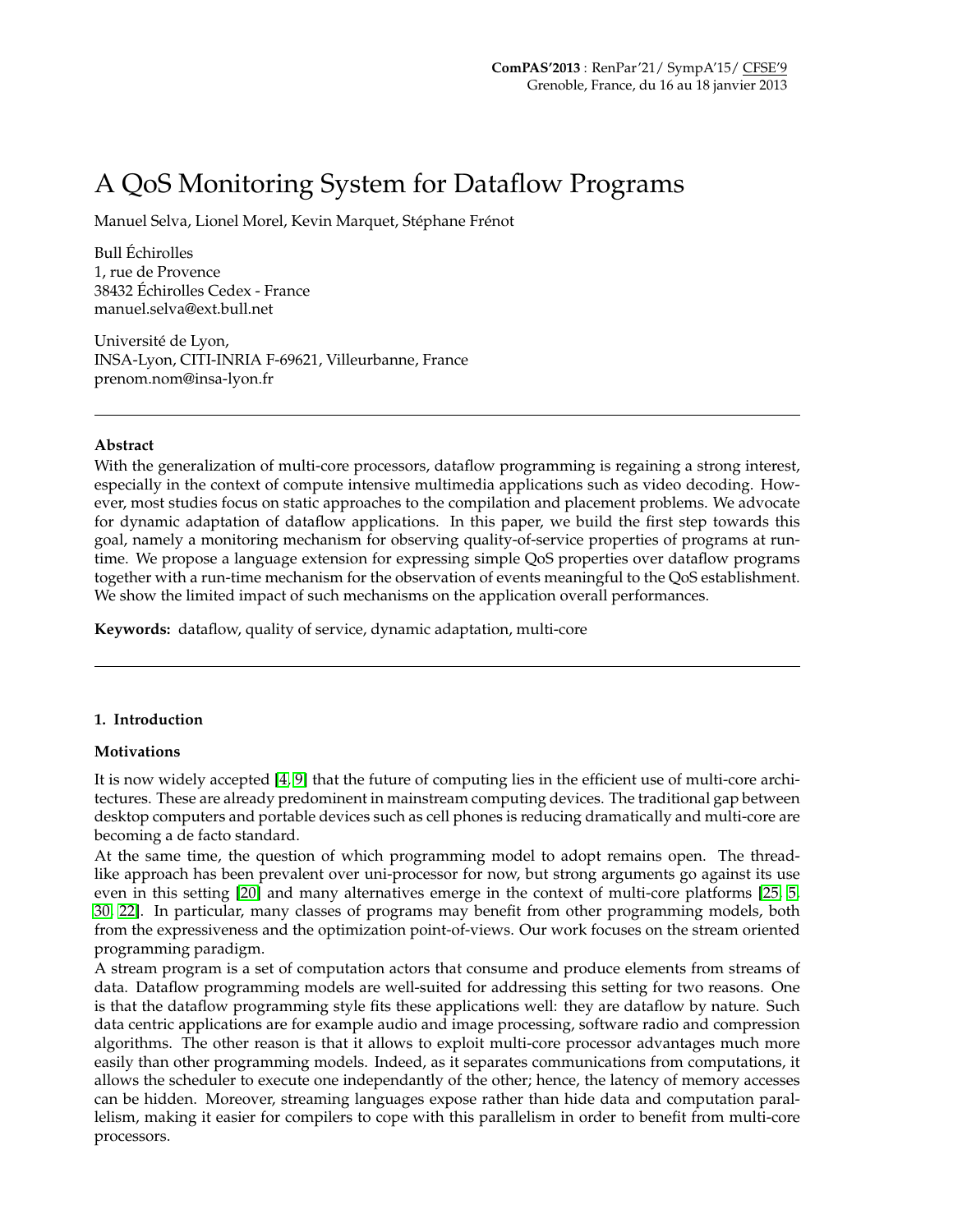In this work we particularly focus our attention on compute intensive applications. These applications may imply dynamic variations of their computation load. In addition, due to their streaming nature, it is important that they maintain a given quality-of-service (QoS) during their execution.

#### **Long-term Proposition**

We aim at designing a solution where a QoS can be defined and attached to dataflow programs, observed during execution, and where dynamic adaptation mechanisms can be used to maintain this expected QoS. Parts of these goals have already been addressed in the literature but have never been considered, to the best of our knowledge, for dataflow applications. However, this programming model raises different problems and has huge impact from the source code to the execution engine and the compiler. First, such a scenario requires to investigate on how a QoS can be expressed and attached to dataflow programs. This QoS can be defined using various criteria that may be user-, application- or platformdependant.

Second, the run-time system must be able to collect information about applications in order to verify that the desired QoS is reached or not. We propose to decompose this collection into two parts. On one hand, a reporting mechanism allows applications to record meaningful information. On the other hand, this information is used by a system-wide monitoring component to compute an observed QoS. This monitor then compares it to the expected QoS.

Finally, the run-time system must be able to dynamically adapt itself in the case where an application does not reach its desired QoS anymore. Dynamic adaptations include migrating processes from one core to another, placing actors on the cores in order to optimize memory accesses, or disabling an actor.

## **Contributions**

In this paper, we make the following contributions:

- 1. we define the notion of QoS for dataflow programs, with a focus on throughput,
- 2. we detail how dataflow applications can be monitored in order to verify that the QoS expressed by the programmer is respected at run-time,
- 3. we present a prototype system able to dynamically adapt in order to make real dataflow applications respect the desired QoS. We report on the impact of the reporting/monitoring activity on the performances of the system based on two realistic examples: a gzip decoder and an mpeg decoder.

The rest of the paper is organized as follows. Section [2](#page-2-0) presents the notion of QoS for dataflow programs. Section [3](#page-4-0) details our solution for monitoring programs. Section [3.4](#page-5-0) briefly introduces potential dynamic adaptations. Section [4](#page-5-1) evaluates the performances of the whole system on a multi-core platform. Section [6](#page-10-2) concludes and details the future works of this proposal.

## <span id="page-2-0"></span>**2. QoS for Dataflow programs**

We consider programs implemented in a general dataflow language, directly inspired by Lee and Parks [\[21\]](#page-11-5). These are a generalization of Kahn Process Networks [\[18\]](#page-11-6) and of many of the commonly used dataflow programming models or languages found in the literature e.g. Synchronous DataFlow [\[19\]](#page-11-7), Cyclo-Static DataFlow [\[8\]](#page-11-8), CAL [\[13\]](#page-11-9), synchronous languages like Lustre or Signal [\[6\]](#page-10-3).

We first briefly recall the foundation of this model, before introducing QoS information.

## **2.1. Dataflow processes**

A dataflow process, or actor, represents a computation unit. Processes are connected with each other through channels as shown on FIG. [1.](#page-3-0) They consume tokens on their input channels and produce tokens onto their output channels.

A channel has exactly one process that can write to it and may be read by exactly one process. Writing a token enqueues it at the end of the channel and reading returns a single token (if available) in a First-In-First-Out (FIFO) manner. At a given time, a channel contains all the tokens produced by the writing process but not yet consumed by the reading process. These FIFO channels are the only way through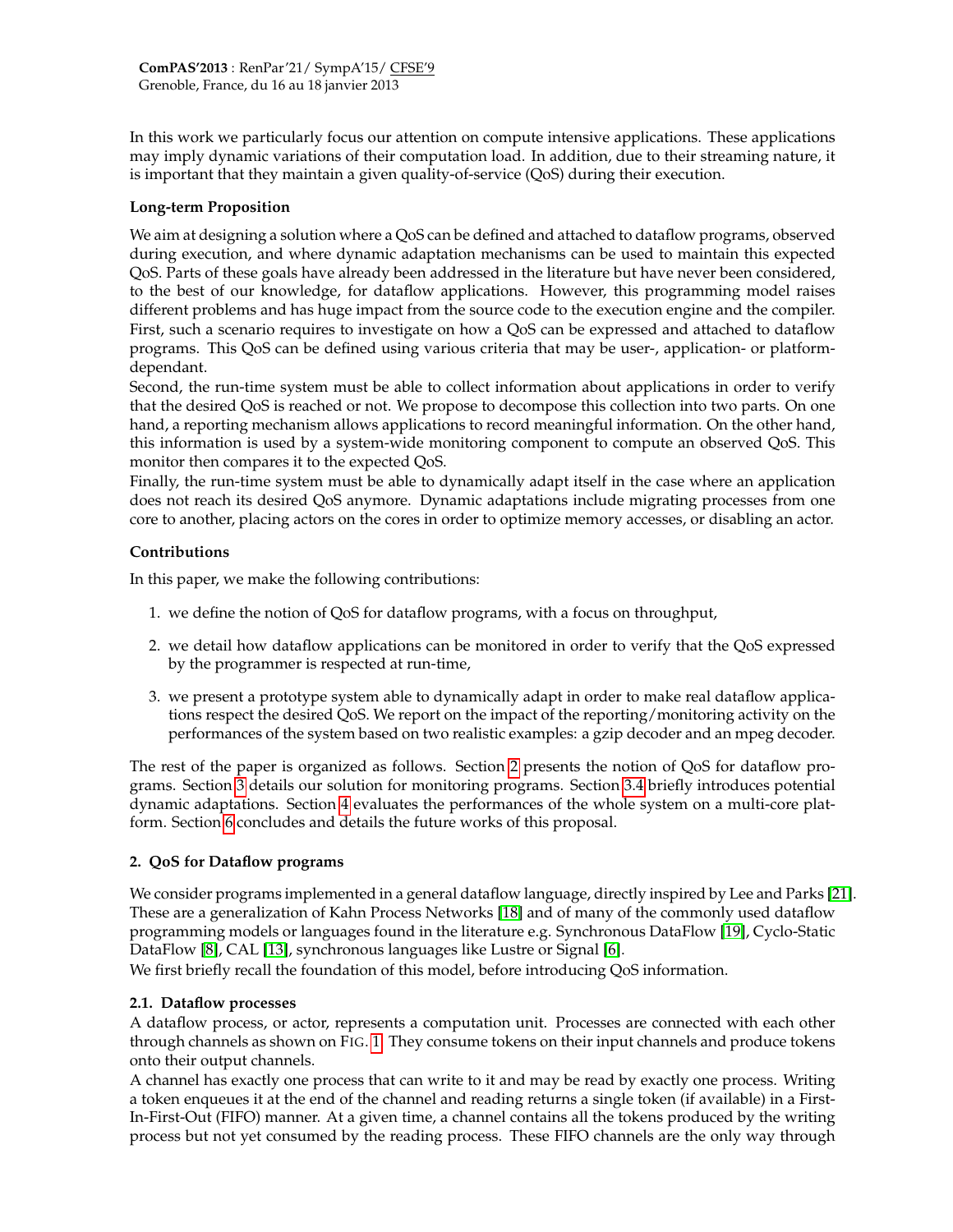

<span id="page-3-0"></span>Figure 1: A dataflow process, with its input and output FIFO channels.

which processes can communicate, which makes this a functional model well-suited for compositional reasoning. Processes and channels form dataflow networks that can be hierarchically composed to form complex systems.

The execution of a process is driven by the availability of tokens on its input channels. From an external point of view, a process can perform two operations: *reading* tokens from its inputs channels and *writing* tokens to its output channels. This essentially defines the model of communication of programs. The complementary model of computation expresses how new values are computed before they are communicated on output channels. We do not detail it here.

Original Dataflow Process Networks [\[21\]](#page-11-5) assume possibly infinite channels. From an implementation point of view, this is clearly non realistic and bounded FIFOs need to be used. For now, we do not say whether this should be syntactically decided or checked by the compiler. We need only to decide what happens when a channel is full or empty. When an input channel is empty, the component that reads it is blocked until a new token appears in the FIFO. From the output point-of-view, an output channel being full leads the component writing to it to block until the component reading from the channel consumes at least a token.

A component is activated whenever tokens are available on any of its input channels, depending on firing conditions. In the synchronous dataflow model, the number of tokens needed by the component is known *a priori* and the actor fires when all its input channels contain the specified number of tokens.

#### **2.2. Example program**



<span id="page-3-1"></span>Figure 2: Graphical representation of the MPEG 4 part-2 Simple Profile Decoder

MPEG 4 part-2 simple profile is a standard describing a way to encode video streams. It is a typical dataflow application in which video streams are compressed using two distinct properties. The first one, called texture encoding, compresses individual frames. The second one exploits commonalities between successive frames and is named motion — or temporal — compression. These two decoding steps must be applied to the three chromatic components (YUV) used to represent pixels in the video. The dataflow representation of this application clearly expresses the underlying parallelism. As shown in FIG. [2,](#page-3-1) Y, U and V decoding can be performed in parallel.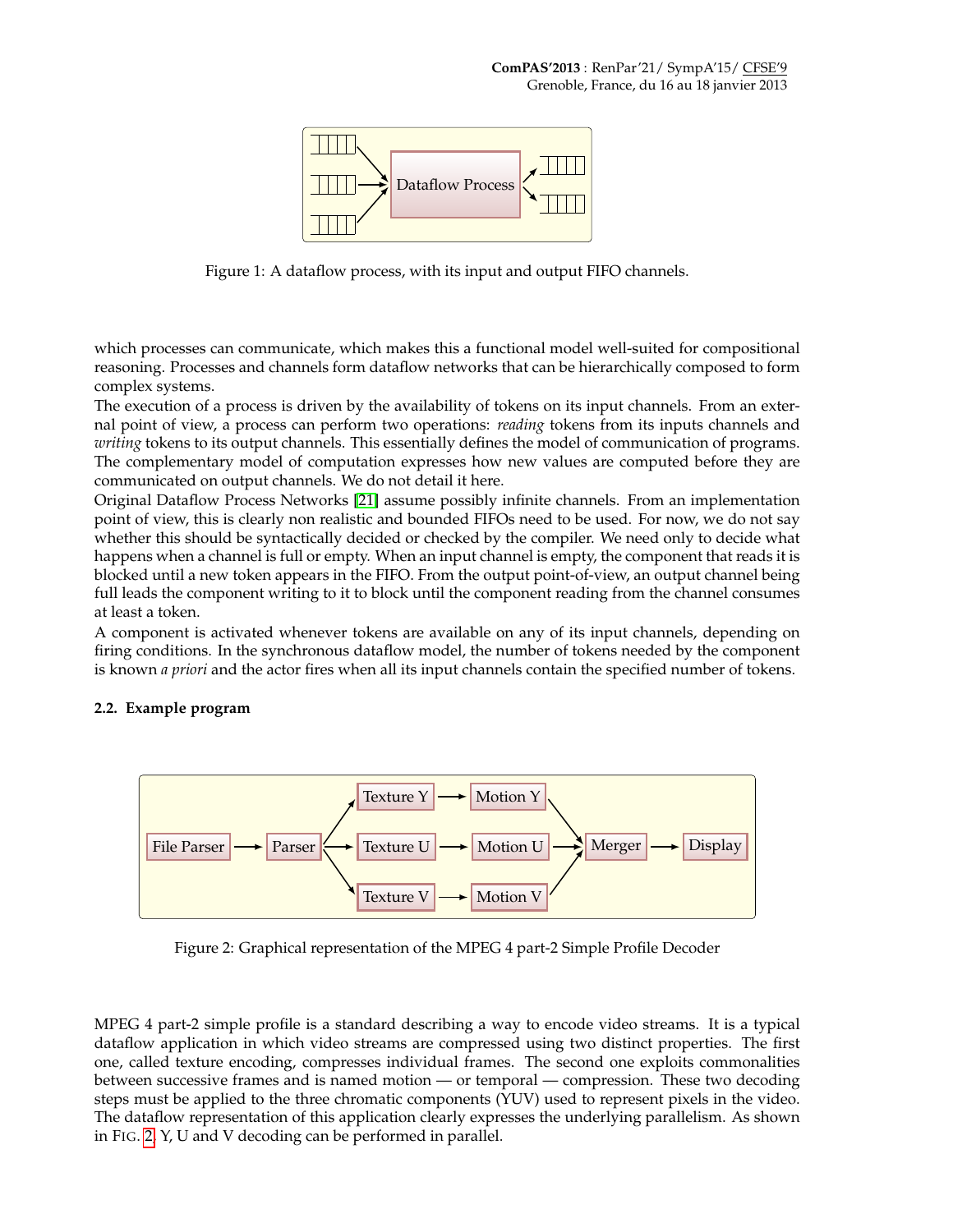

<span id="page-4-1"></span>Figure 3: The mpeg example tagged with throughput information (in f/s).

#### <span id="page-4-2"></span>**2.3. Expressing QoS Properties**

Quality of service covers a large set of properties of programs. The properties we consider can be expressed at application- or resource-level [\[16\]](#page-11-10). In the case of our video decoding example, these levels are illustrated as follows. Application-level QoS concerns properties that are hardware and OS independent. This concerns either quantitative aspects (e.g. video frame rates) or qualitative ones (e.g. inter or intra-stream synchronization schemes). Resource-level QoS properties are OS and hardware properties expressed at the level of applications. They include throughput, delay or delay jitter for particular data streams in the program, constraints on memory size used.

Our QoS criteria concern throughput properties. In the following, we denote ETP the expected throughput. This can be expressed either on channels or inside actors. On a channel, it represents the number of tokens that enter the channel every time unit. Inside an actor, a throughput property needs to be defined by the programmer, e.g. as the number a given atomic action is performed every time unit. The latter is more intrusive and we shall prefer expressing throughput objetives on channels. In FIG. [3,](#page-4-1) the channel connecting the Merger and Display actors is now tagged with a throughput information  $T_f$ , expressed in numbers of frames per second.

#### <span id="page-4-0"></span>**3. Monitoring QoS Information**

We now describe our approach for observing applications and building QoS information. We propose a method that:

- represents a minimal effort form the programmer's point of view. In particular, it should require only minimal changes to the programs, and certainly not introduce any shift in the programming model,
- has a minimal impact on the overall performances of the system. The global QoS of applications we wish to manage should not be impended by the QoS manager itself,
- is generic enough so we can build various kinds of QoS information on top of it.

In this section, we first introduce the execution model we target. We then review how reporting and monitoring can be included in this execution model.

#### **3.1. Targeted Execution Model**

We focus on dataflow programs executed on general purpose operating systems using the thread execution model. While being not appropriate as a programming model [\[20\]](#page-11-1), we believe that it should be kept as an execution model because of its wide support and its efficiency on commodity hardware. The underlying hardware is considered to be SMP.

Targeting this execution model, a dataflow compiler associated with a dataflow run-time is responsible for transforming and then executing programs using threads and allocating them to cores of the SMP platform. Existing dataflow compilers usually generate low-level source code (such as C or C++) that will need standard compilation tools to be effectively executed. The compiler is also responsible for generating the code orchestrating the execution of the dataflow actors.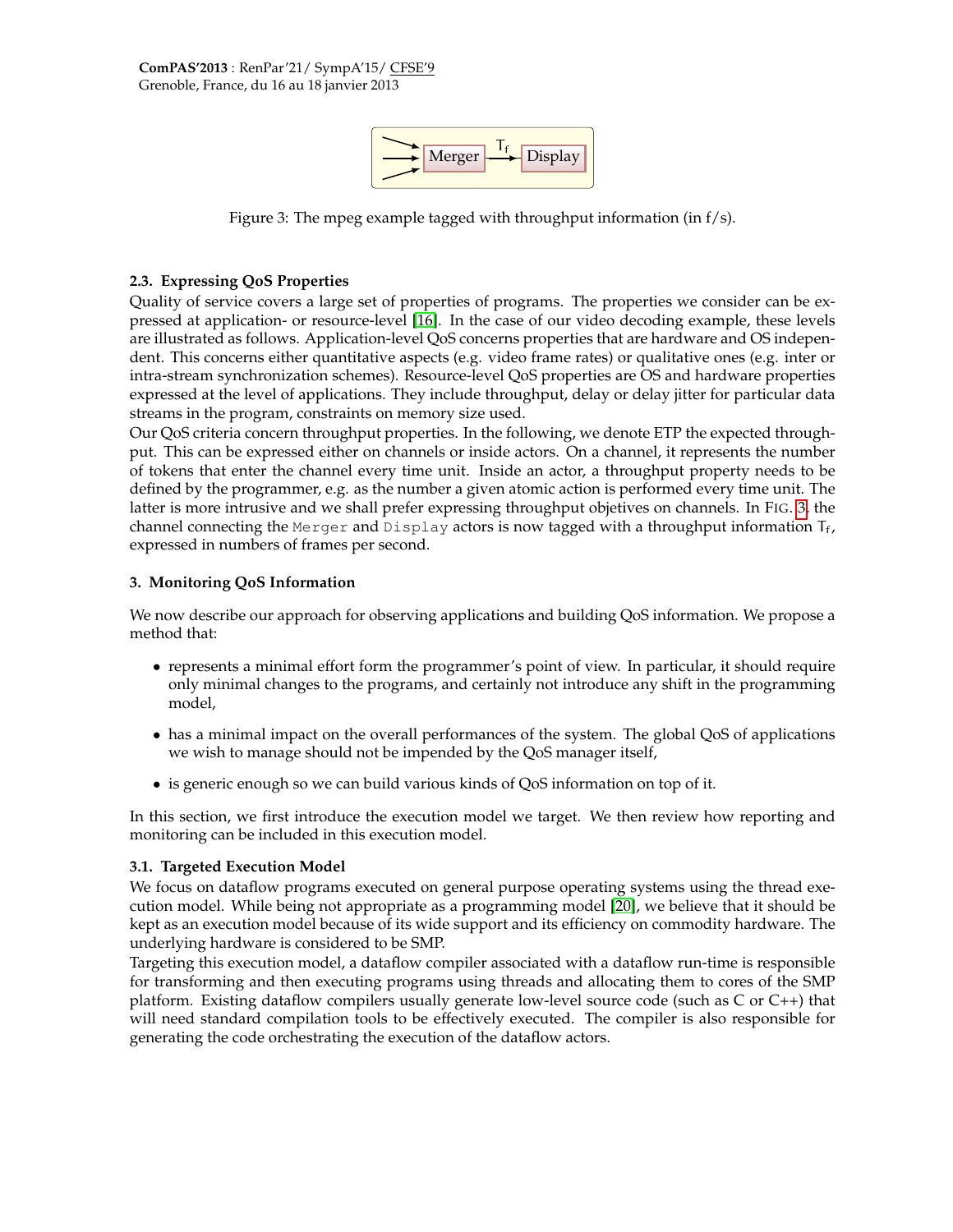## **3.2. Reporting**

The reporting mechanism is the one responsible for gathering and storing information allowing to compute the effective QoS, denoted OPT (Observed ThroughPut). As stated in section [2.3,](#page-4-2) we use token counts to compute the OTP. This information is stored in a memory segment located in the process containing the threads implementing actors. This segment will be shared with the process implementing the monitoring and decision mechanisms.

For implementing the reporting mechanism, we adapt both the compiler and run-time support. The token count is initialized to zero when the application starts. Then, for each token written on an observed channel, the instrumented version of the component will increment the token counter with the number of tokens written. There is no need to reset counters because, as stated below, the monitor uses counters differences to compute the OTP.

## <span id="page-5-2"></span>**3.3. Monitoring**

To compute the effective QoS, the monitor checks the token counts provided by the reporting system at regular time intervals and performs simple arithmetic to compute the OTP. When the OTP becomes lower than the ETP, the decision making mechanism is invoked.

Since we wish to manage a set of such monitored applications, the monitor must be system-wide.

An important parameter is the frequency of the monitoring because of its potential impact on performances : the higher the frequency, the bigger the overhead. This frequency is directly linked to the expected throughput rate: in the case of a QoS of 25 frames per second, we don't need to monitor every millisecond. This frequency is strongly application-dependent. The monitoring frequency can be configured independently for each application.

When targeting standard operating systems, we implement this mechanism in a dedicated process. The communications between the applications and the monitoring process is implemented by a shared memory segment. Because it is responsible for monitoring one or more application it is implemented using operating system threads. One thread is created for each monitored application and configured to wake up according to the specified frequency. As a consequence, for low frequencies the overhead is small because most of the time threads are sleeping. On the other hand, for high frequencies the overhead can become prohibitive because it will induce many context switches. Section [4.3](#page-7-0) evaluates the overhead for different frequencies.

## <span id="page-5-0"></span>**3.4. Decision making and dynamic adaptation**

The monitoring system aims at comparing the OTP and the ETP. If the OTP is lower than the ETP, dynamic adaptations must be performed. To validate our proposal we use a simple application-specific adaptation: deactivation of actors.

FIG. [4](#page-6-0) shows an example of optional actors in the mpeg decoder. When the frame per second rate becomes too low, the decision making process may decide to switch to black-and-white decoding by deactivating U and V decoding actors. Identifying which actors may be optional and dynamically switching on and off these actors in a uniform and coherent way strongly depends on the underlying dataflow model of computation. In this proposal we use ad hoc mechanisms tailored for the considered applications and plan to investigate a general solution in future work.

Other adaptation mechanisms are application-agnostic such as load balancing by process migration or process placement for optimizing memory accesses. Existing dataflow compilers and run-times exploit relevant information from dataflow model to statically create and assign to cores processes and threads associated to actors. We plan to investigate in the near future how to do that dynamically while still taking benefits of information provided by the dataflow model. Such a mechanism could be for example in the case on non SMP systems to measure at run-time the volume of communication between actors and then migrate these actors to co-located cores.

## <span id="page-5-1"></span>**4. Experiments**

We instantiate the concepts introduced above (QoS expression, reporting, monitoring and adaptation) on the RVC-CAL language and associated run-time [\[7\]](#page-11-11). We run our experiments on the mpeg simple decoder and the gzip decoder mentionned earlier. The gzip application is depicted in FIG. [5.](#page-6-1)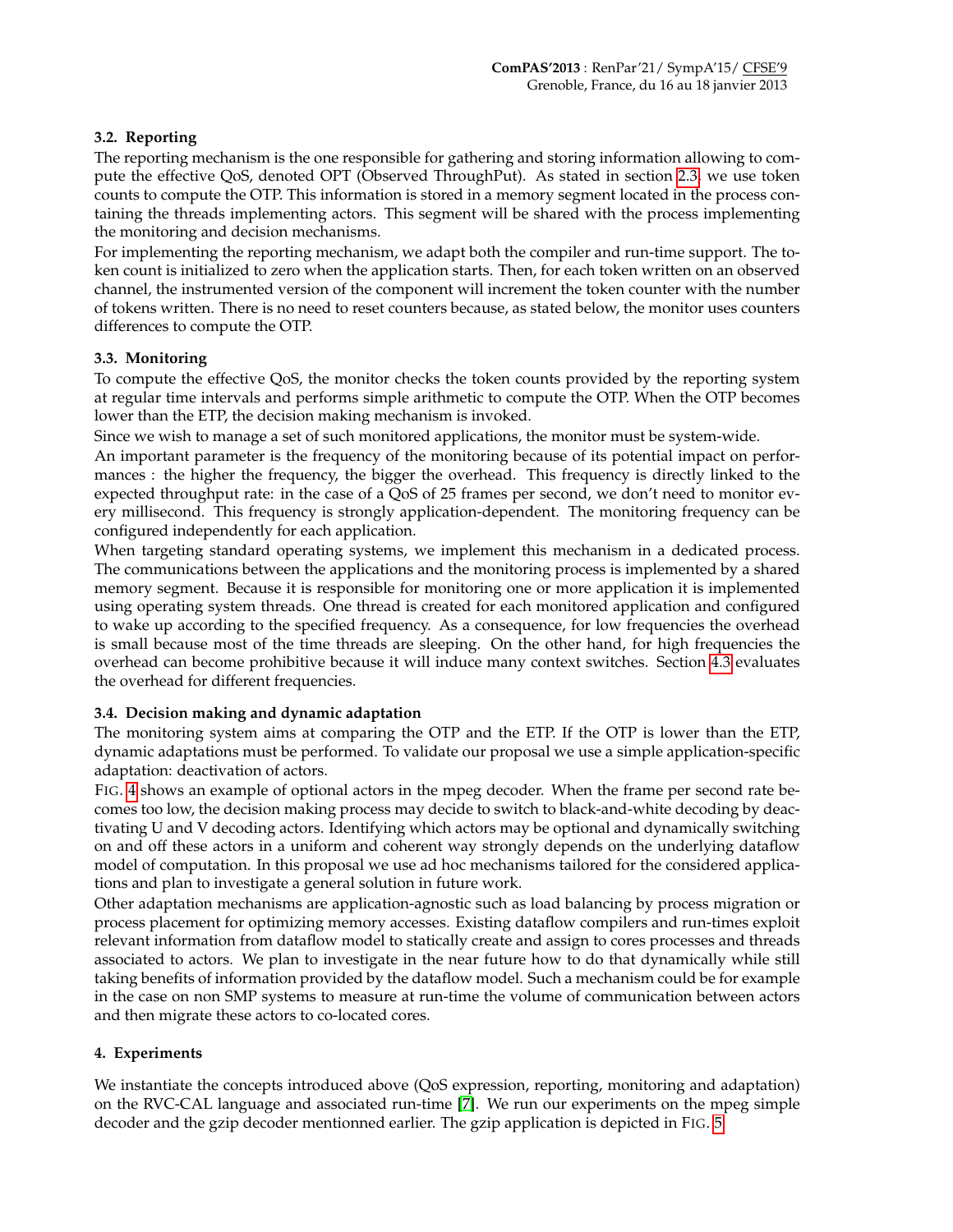

<span id="page-6-0"></span>Figure 4: Optional Processes in MPEG 4 part 2 Simple Profile Decoder



<span id="page-6-1"></span>Figure 5: Top level view of RVC-CAL Gzip Decoder

## **4.1. RVC-CAL**

RVC-CAL is a dataflow programming language defined by the MPEG group in the Reconfigurable Video Coding (RVC) initiative.

RVC-CAL is an extension of the CAL actor language [\[13,](#page-11-9) [15\]](#page-11-12) that provides a framework for video codec development. It deals with fully typed actors only and adds some restrictions on the CAL language constructs to have efficient hardware and software code generation without tampering the expressiveness of the language. The underlying model of computation is dataflow process network in its most general sens: non-determinism can be expressed and dynamic scheduling is required in the general case. Nevertheless, the language lets static tools easily analyze programs to know into which model of computation they fall. For instance, in the case of a pure synchronous dataflow graph, a static scheduling can be computed to avoid dynamic scheduling overhead. The mpeg and gzip decoders used in our experiments are not synchronous dataflow applications and are as a consequence dynamically scheduled by the run-time.

The complete dataflow graphs are described using an XML-based language called XDF in which actors are instantiated and input and output ports connected to one another. Extensions to express QoS requirements described in section [4.2](#page-6-2) are done in this language.

The compiler and run-time support for the RVC-CAL language is called Orcc [\[1\]](#page-10-4). It provides several back-ends to generate code for different software and hardware platforms. As already stated we focus on the C back-end generating either single or multi-threaded C programs to be compiled and run on POSIX platforms. The *main* function generated from an RVC-CAL application execute an infinite loop that schedules actors. Orcc provides two strategies for actor scheduling. The first and default one implements a round-robin policy and is the policy we use in the evaluation of the monitoring and reporting overhead. The second one [\[32\]](#page-11-13) applies either data-driven or demand-driven policies. The compiler is also able to generate a threaded version of this application. The number of threads and the partitioning of actors into these threads must be specified by the programmer and passed to the compiler as an optional file. Scheduling of this multi-threaded version is left to the underlying operating system.

## <span id="page-6-2"></span>**4.2. Extending RVC-CAL**

We extend the XDF language to let the programmer express the ETP either at the application level or at the communication channels level. In both cases, we modify the compiler to take into account this information and send it at initialization to the monitoring process described in section [3.3.](#page-5-2) This ETP is expressed with two values respectively called time unit and volume. The time unit indicates the time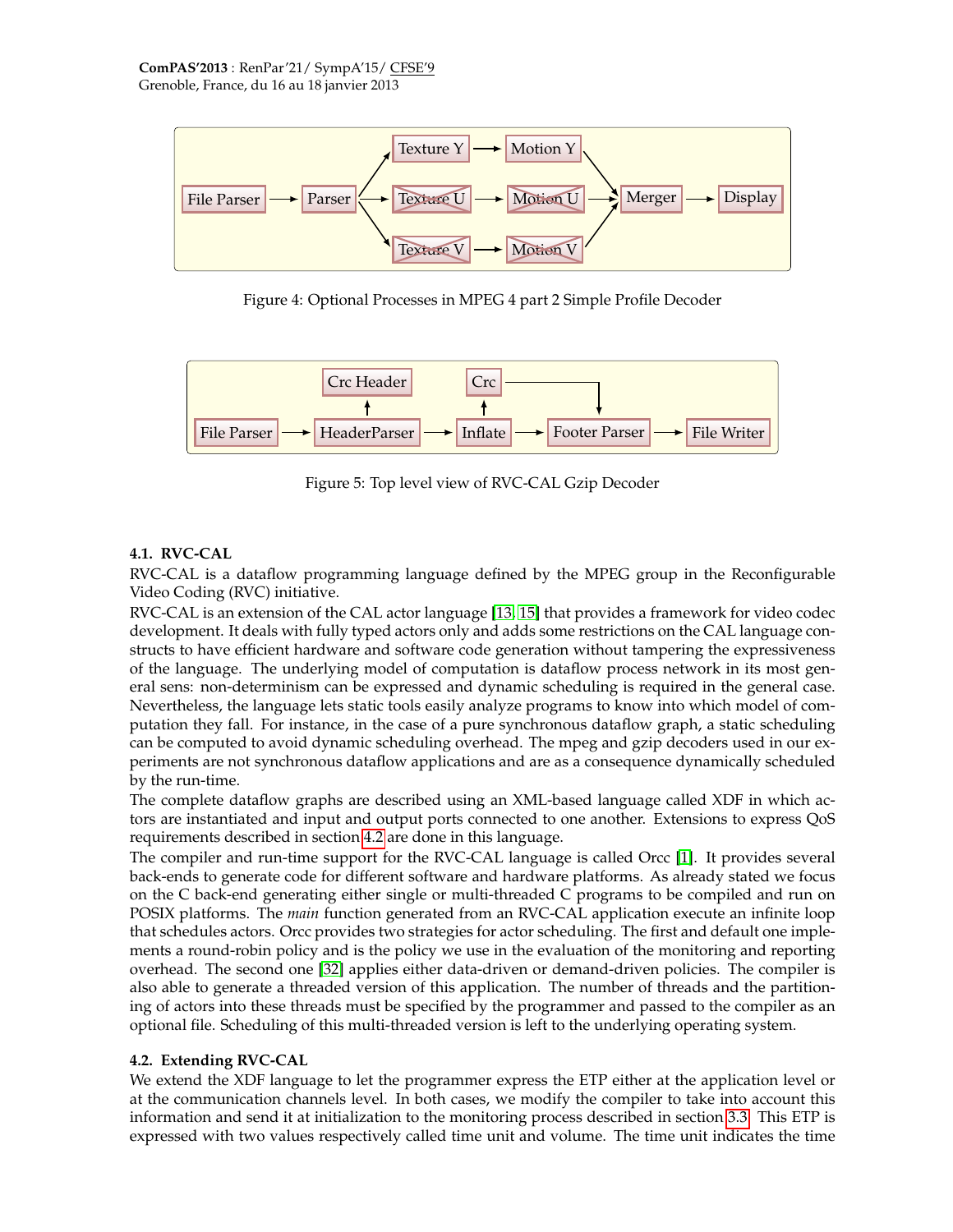frame that must be considered by the QoS mechanisms. In the case of the mpeg decoder this time unit is the second. The volume represents the number of tokens expected on each time unit. This volume is 25 in the mpeg decoder example. At run-time, this information is stored, in the monitoring process, in a simple C data structure containing the ETP's volume and time unit.

The reporting mechanism is in charge of collecting information so that the monitor can compute the OTP for each observed channel. This information basically consists of a counter incremented every time a channel is written to. As already stated, for limited overhead, these counters are stored in shared memory.

For ETP expressed on channels, the reporting code is generated by the compiler. When the QoS is expressed at the application level, the programmer is responsible for instrumenting its RVC code to perform the increment. For this purpose we add a dedicated API in RVC-CAL allowing programmers to initialize the OTP counter and then to increment it.

#### <span id="page-7-0"></span>**4.3. Performance evaluation**

The experiments were performed on an Intel Core-i5 with a dual core running at 2.50GHz, running a 64 bits SMP 3.2.0-30-generic Linux kernel. We report here the global cost of our mechanisms including both reporting and monitoring overheads. We compile each application to a single thread. To guarantee the monitor to execute frequently enough, we use Linux real-time priorities.

We present here two different overhead measurements. The first one measures application and monitoring execution time only, without taking interference from the operating system and other processes into account. It uses the Linux *clock\_gettime()* function that is implemented using the CPU's Time Stamp Counter (TSC) register available on x86 and x86\_64 architectures.

The second overhead measurement compares applications' execution wall-clock times. Contrary to the previous one, it accounts also for the time spent in kernel functions such as scheduling time and I/O waiting time.These measurements are done with the Linux *gettimeofday* function. To evaluate the worst possible overhead, we tie applications and monitor to the same core.

All the execution times presented correspond to the average of 100 runs of the corresponding application. In both experiments, we used the gzip and mpeg decoders with arbitrary inputs. The gzip input file is an archive of a folder first transformed to a single file with the *tar* tool. It's size is 1.9MB resulting in 5.4 MB after decompression. The mpeg decoder input file is a video encoded with I-frames, P-frames and B-frames accounting for a total of 108 frames. The video decoding is done 3 times in each execution and thus results in 324 frame decodings.

For each application, we measure the overhead when adding an ETP 1) on only one channel and 2) on each channel of the dataflow graph (12 for the gzip decoder and 143 for the mpeg decoder). Another parameter in the experiments is the monitoring frequency. The chosen frequencies correspond to monitoring with a period of respectively 40ms (25 events per second), 100µs and 1µs.

In the following, we denote UExT, resp. MexT, the execution time of the unmonitored, resp. monitored, programs.

#### **Results without OS interference**

Tables [1](#page-8-0) and [2](#page-8-1) present monitoring overheads computed by comparing the execution time of the monitoring process to that of the initial application.

From these numbers, we see that the monitoring frequency is the crucial parameter impacting performances. For both applications, the performance overhead due to the monitoring becomes non negligible from 10KHz upwards; this corresponds to a check every 100µs.

The number of channels monitored has a limited impact. At 10KHz, the difference is only 1.1 point.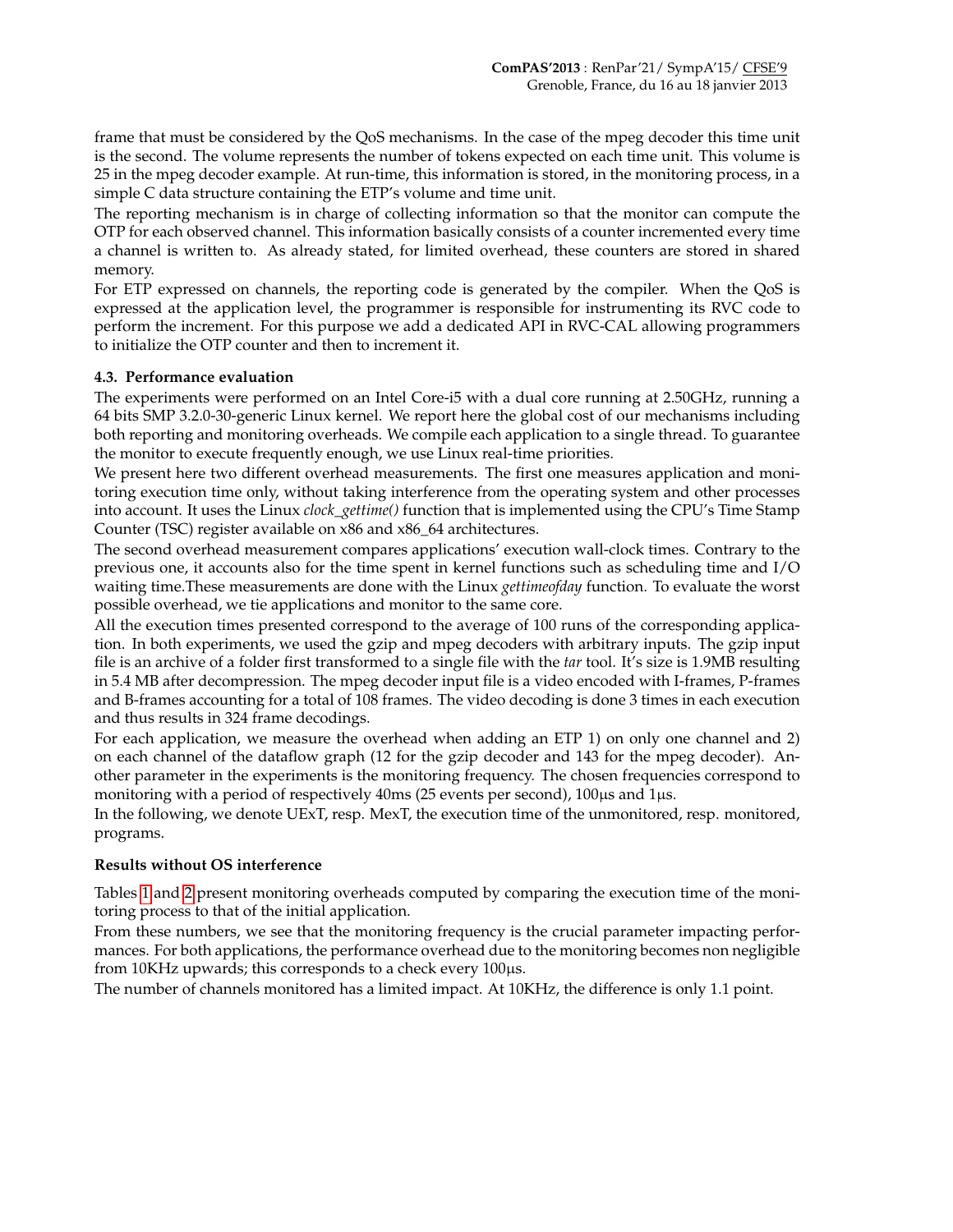| App. | UExT(s) | MExT(s) |       |       | Overhead (%) |       |         |
|------|---------|---------|-------|-------|--------------|-------|---------|
|      |         | 0.25Hz  | 10KHz | 1MHz  | 0.25Hz       | 10KHz | 1MHz    |
| gzip | 6.832   | 0.001   | 0.111 | 8.309 | 0.010        | 1.620 | 121.631 |
| mpeg | 1.850   | 0.000   | 0.049 | 1.458 | 0.023        | 2.658 | 78.826  |

<span id="page-8-0"></span>Table 1: 1 QoS Overhead measured with processes time

| Application | UExT(s) | MExT(s) |       |       |        | Overhead (%) |         |  |
|-------------|---------|---------|-------|-------|--------|--------------|---------|--|
|             |         | 0.25Hz  | 10KHz | 1MHz  | 0.25Hz | 10KHz        | 1MHz    |  |
| gzip        | 6.832   | 0.001   | 0.117 | 9.477 | 0.010  | 1.712        | 138.719 |  |
| mpeg        | 1.850   | 0.000   | 0.069 | 2.495 | 0.026  | 3.756        | 134.914 |  |

<span id="page-8-1"></span>Table 2: All Channels QoS Overhead measured with processes time

#### **Wall-clock time results**

Tables [3](#page-8-2) and [4](#page-9-0) present the overhead using wall-clock time and, as a consequence, accounts for interferences due to system tasks. Here, the overhead is computed by comparing the wall-clock time of the initial application with the wall-clock time of monitored applications. Recall that we pined the monitoring process to the same core than the application process. Not surprisingly the overhead is greater in that case because it accounts for system tasks. Scheduling between application and monitoring processes becomes more and more expensive as the monitoring frequency increases. The negative overhead value results from a benchmarking artifact.

FIG. [6](#page-9-1) summarizes these results and shows the overhead as a function of the monitoring frequency. Curves labeled 1 channel refers to applications instrumented with only one monitored channel. Curves labeled 12 channels and 143 channels refer to applications instrumented with monitoring on all channels. The plateau reached by the overhead values when approaching  $10<sup>6</sup>Hz$  shows the point from which the scheduling policy gives the minimum CPU time to the application and cannot schedule the monitoring process more frequently.

The high frequencies (above  $10^5$ HZ) with overhead becoming more and more important will never be used in our mpeg decoder example. The overhead of few percents for frequencies below this  $10<sup>5</sup>$ HZ threshold is acceptable. In the case of the gzip decoder where no applicative frequency exists, the monitoring frequency must be chosen below the observed threshold in order to not disturb to much the application. In other contexts, such as software radio where actors can be activated much more frequently, this overhead might impact the application expected behavior considerably.

| Application | UExT(s) | MExT(s) |       |        | Overhead (%) |       |         |
|-------------|---------|---------|-------|--------|--------------|-------|---------|
|             |         | 0.25Hz  | 10KHz | 1MHz   | 0.25Hz       | 10KHz | 1MHz    |
| gzip        | 6.885   | 6.937   | 7.112 | 23.228 | 0.747        | 3.289 | 237.370 |
| mpeg        | 1.946   | 1.979   | 2.077 | 4.712  | 1.698        | 6.704 | 142.132 |

<span id="page-8-2"></span>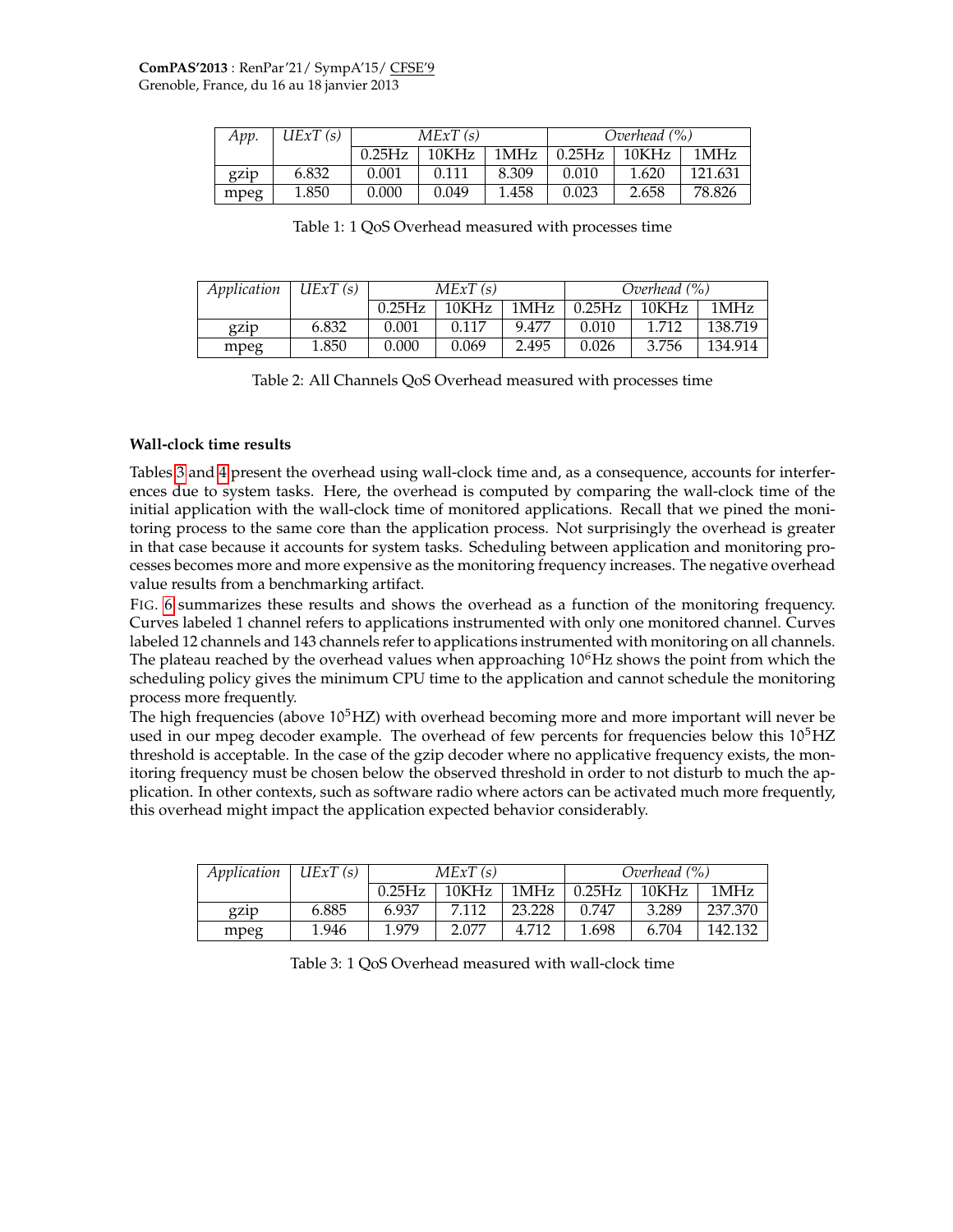| Application | UExT(s) | MExT(s) |       |        | Overhead (%) |        |         |
|-------------|---------|---------|-------|--------|--------------|--------|---------|
|             |         | 0.25Hz  | 10KHz | 1MHz   | 0.25Hz       | 10KHz  | 1MHz    |
| gz1p        | 6.885   | 6.870   | 7.138 | 24.684 | $-0.223$     | 3.670  | 258.510 |
| mpeg        | 1.946   | 1.991   | 2.148 | 5.816  | 2.289        | 10.359 | 198.864 |

<span id="page-9-0"></span>Table 4: All Channels QoS Overhead measured with wall-clock time

#### **Dynamic adaptations**

We implemented an adaptation mechanism consisting in disabling some actors in the dataflow graph. In the gzip decoder, we are able to disable the CRC actor if need be. Running the mpeg decoder within an overloaded system, we measured an OTP of 23 f/s. The monitor detected that the ETP of 25 f/s is not met and decided to switch the mpeg decoder to black-and-white by deactivating U and V decoding actors, allowing to obtain 32 f/s. We obtain comparable results by migrating processes on cores with low computation load.

These simple mechanisms show the interest of our monitoring solution. We intend to identify more accurate dynamic adaptations as described in section [3.4.](#page-5-0) However, this is a separate concern that is left to future work.

#### **5. Related Works**

We divide related works into three categories : research efforts around dataflow models, dynamic optimizations for execution of standard programs on multi-core platforms, and definition of applicative QoS. We now review them and exhibit the originality of our work.

There has been a rich body of research on dataflow models of computation (MoC) [\[18,](#page-11-6) [19,](#page-11-7) [21,](#page-11-5) [8,](#page-11-8) [17\]](#page-11-14). We clearly do not define new models of this kind but rather base our formalization effort on existing, welldefined MoCs. Different execution layers for dataflow programs have also been set up [\[10\]](#page-11-15), even for multi-core machines [\[23,](#page-11-16) [32\]](#page-11-13) but they clearly do not concern dynamic optimizations nor the respect of QoS properties. [\[3\]](#page-10-5) tackles dynamicIty bit in an ad-hoc manner while we try to be as generic as possible. Works attempting to optimize program performances are of course numerous. Among them, we are only interested dynamic techniques including thread migration [\[12,](#page-11-17) [27\]](#page-11-18), dynamic scheduling and placement techniques such as affinity scheduling [\[24\]](#page-11-19), exploitation of cache locality [\[31\]](#page-11-20) or clustered-affinity scheduling [\[29\]](#page-11-21), or processor frequency adaptation (DVFS). However, these works only base on thread



<span id="page-9-1"></span>Figure 6: Monitoring overhead for different frequencies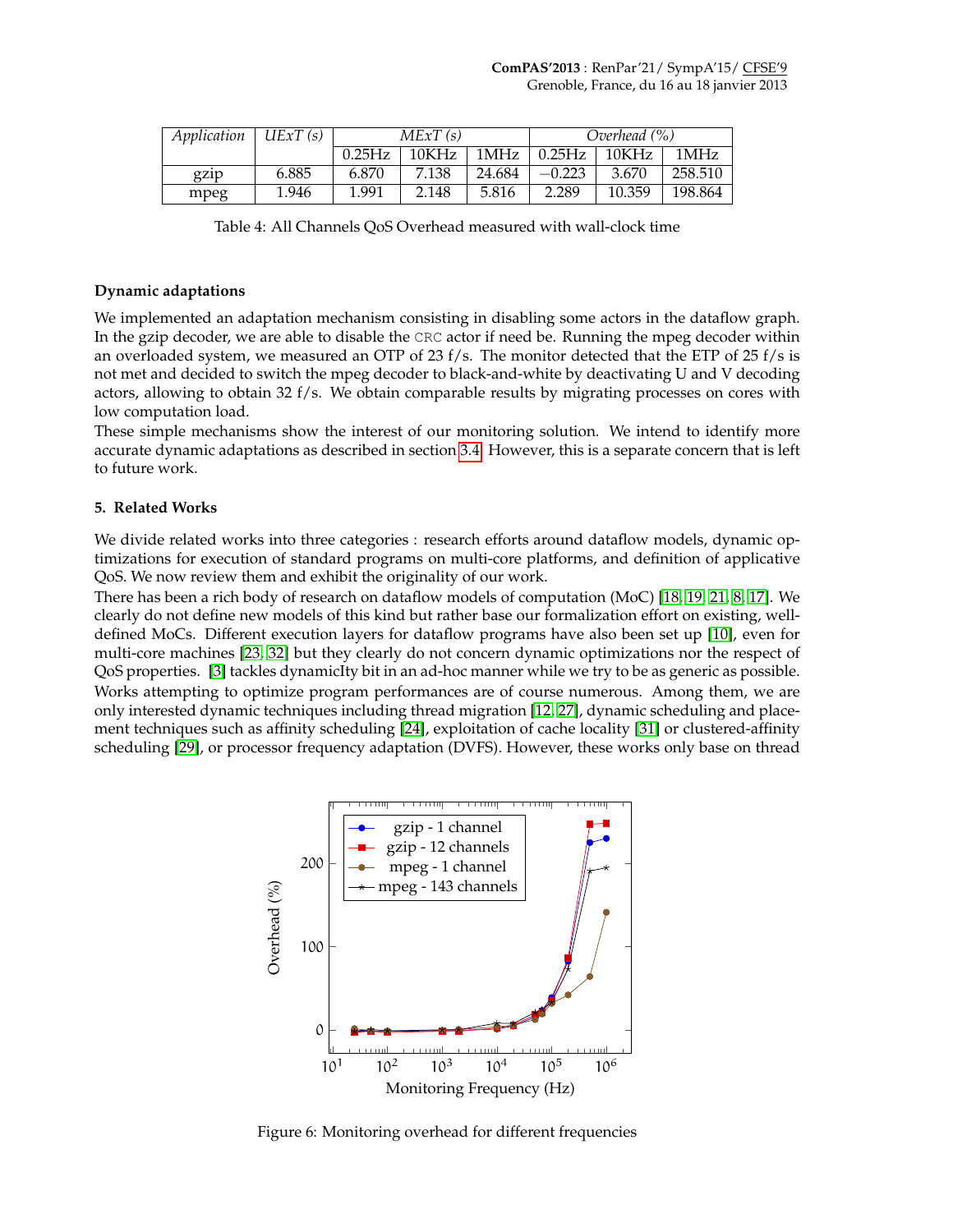execution model and do not consider dataflow actors. Recent work [\[32\]](#page-11-13) reports two strategies for scheduling dataflow programs on a multi-core platform but does not address the respect of per-application quality of service.

The last category includes numerous contributions to the definition of quality of service. We already mentioned Jin and Nahrstedt's taxonomy [\[16\]](#page-11-10). In future works, we intend to draw from existing work such as [\[14\]](#page-11-22) and [\[2\]](#page-10-6) to build a QoS description language adapted to dataflow programs.

#### <span id="page-10-2"></span>**6. Conclusion and Future Work**

We presented a first step towards a run-time system for dynamic adaptation of dataflow applications based on quality-of-service requirements. We focused primarily on reporting and monitoring mechanisms both at the language level and at the run-time level. This approach has been validated on a couple of real-life applications based on the RVC-CAL programming environment. We have shown that the reporting/monitoring mechanisms have a very low overhead and can be efficiently set up for dataflow applications.

First, we want to build QoS management solutions independant from a particular dataflow language and runtime support. Although we believe the present work is not tightly coupled to RVC-CAL, we want to conduct comparable studies on different dataflow languages. The next step in that direction will be to adapt our proposal to the StreamIt [\[28\]](#page-11-23) infrastructure.

Second, we ran our monitoring mechanism together with only one dataflow application. In the short term, we intend to adapt it so that it can monitor different applications. Moreover, the possibility to attach ETPs to different channels in dataflow graphs allows to imagine dynamic adaptations at the granularity of actors and not only of applications.

We then wish to study the dynamic adaptation mechanisms themselves. This opens to a wide research area that includes load balancing, cache optimization, routing, etc. Our primary goal here will be to study if the dataflow model can be of any use for making wiser decisions on some of these problems. Unplugging a given actor is rather simple. Plugging components back is more difficult in the general case : how to ensure that a new mapping of actors to cores will not penalize other applications ? Operating systems and hardware mechanisms such as cache behavior need to be anticipated so as to guarantee QoS constraints of all applications.

In the long term, we will study precisely the influence of the underlying execution model. RVC-CAL actors are compiled by orcc to pthreads. The final behavior of our application thus depends on the scheduling policy used by the operating system. In the line of [\[11\]](#page-11-24) or [\[26\]](#page-11-25) we need to identify the adequacy between dataflow models and the scheduling policy. We also wish to investigate the mapping of our QoS framework to novel execution models for multi-core platforms, such as Helios [\[25\]](#page-11-2), Barrelfish [\[5\]](#page-10-1), fos [\[30\]](#page-11-3) or Tessellation [\[22\]](#page-11-4).

## **Bibliography**

- <span id="page-10-4"></span>1. <http://orcc.sourceforge.net/>.
- <span id="page-10-6"></span>2. Aagedal (J.). – *Quality of Service Support in Development of Distributed Systems*. – Thèse de PhD, University of Oslo, 2001.
- <span id="page-10-5"></span>3. Albers (a. H. R.) et With (P. H. N.). – Task complexity analysis and QoS management for mapping dynamic video-processing tasks on a multi-core platform. *Journal of Real-Time Image Processing*, février 2011.
- <span id="page-10-0"></span>4. Asanovic (K.), Bodik (R.), Demmel (J.), Keaveny (T.), Keutzer (K.), Kubiatowicz (J.), Morgan (N.), Patterson (D.), Sen (K.), Wawrzynek (J.), Wessel (D.) et Yelick (K.). – A view of the parallel computing landscape. *Commun. ACM*, vol. 52, n10, octobre 2009, pp. 56–67.
- <span id="page-10-1"></span>5. Baumann (A.), Barham (P.), Dagand (P.-E.), Harris (T.), Isaacs (R.), Peter (S.), Roscoe (T.), Schüpbach (A.) et Singhania (A.). – The multikernel: a new os architecture for scalable multicore systems. *In : Proceedings of the ACM SIGOPS 22nd symposium on Operating systems principles*. pp. 29–44. – New York, NY, USA, 2009.
- <span id="page-10-3"></span>6. Benveniste (A.), Caspi (P.), Edwards (S. A.), Halbwachs (N.), Le Guernic (P.) et De Simone (R.). – The synchronous languages 12 years later. *Proceedings of the IEEE*, vol. 91, n1, January 2003.